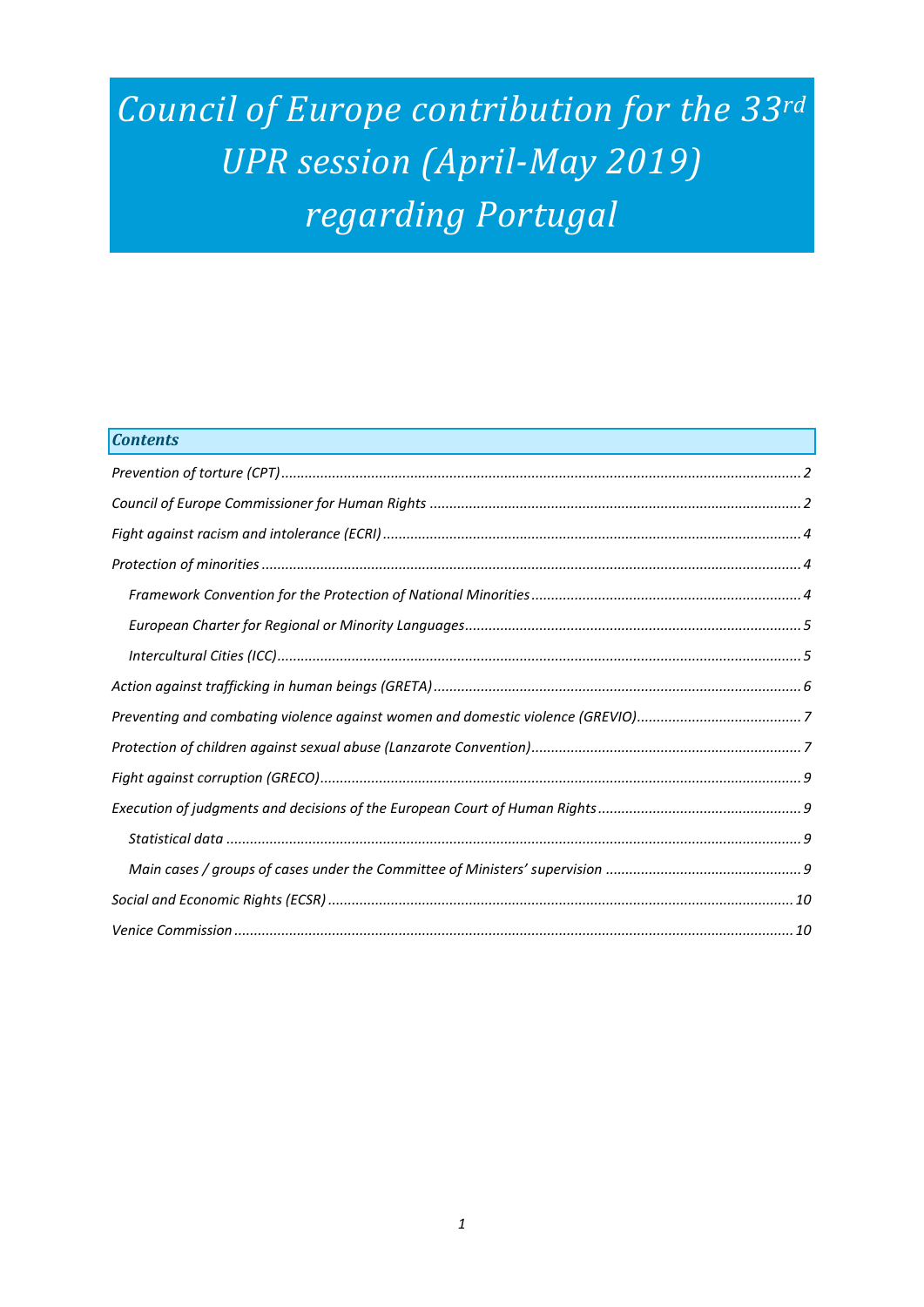## <span id="page-1-0"></span>*Prevention of torture (CPT)*

*The 'European Committee for the Prevention of Torture and Inhuman or Degrading Treatment or Punishment' organises country visits in order to visit places of detention to assess how persons deprived of their liberty are treated. After each visit, the CPT sends a detailed report to the State concerned. This report includes the CPT's findings, and its recommendations, comments and requests for information.*

*The report on the 2016 periodic visit:<http://rm.coe.int/168078e1c8>*



*Executive summary:<http://rm.coe.int/168078e1c9>*



*Government response:<http://rm.coe.int/168078e1ca>*



*News flash on the publication of the report and response for a brief summary: [https://www.coe.int/en/web/cpt/-/anti-torture-committee-urges-portugal-to-tackle-police-ill-treatment-and](https://www.coe.int/en/web/cpt/-/anti-torture-committee-urges-portugal-to-tackle-police-ill-treatment-and-the-poor-treatment-of-prisoners)[the-poor-treatment-of-prisoners](https://www.coe.int/en/web/cpt/-/anti-torture-committee-urges-portugal-to-tackle-police-ill-treatment-and-the-poor-treatment-of-prisoners)*

*The report on the 2013 ad hoc visit[: http://rm.coe.int/doc/09000016806979c5](http://rm.coe.int/doc/09000016806979c5)*



*Government response:<http://rm.coe.int/doc/09000016806979c6>*



*News flash on the publication of the report and response for a brief summary: <https://www.coe.int/en/web/cpt/-/council-of-europe-anti-torture-committee-publishes-report-on-portug-1>*

#### <span id="page-1-1"></span>*Council of Europe Commissioner for Human Rights*

*The Commissioner for Human Rights is an independent and impartial non-judicial institution established by Council of Europe to promote awareness of and respect for human rights in the 47 Council of Europe member States. The information below covers two visits by the former Commissioner, Mr Nils Muižnieks, in 2015 and 2018.*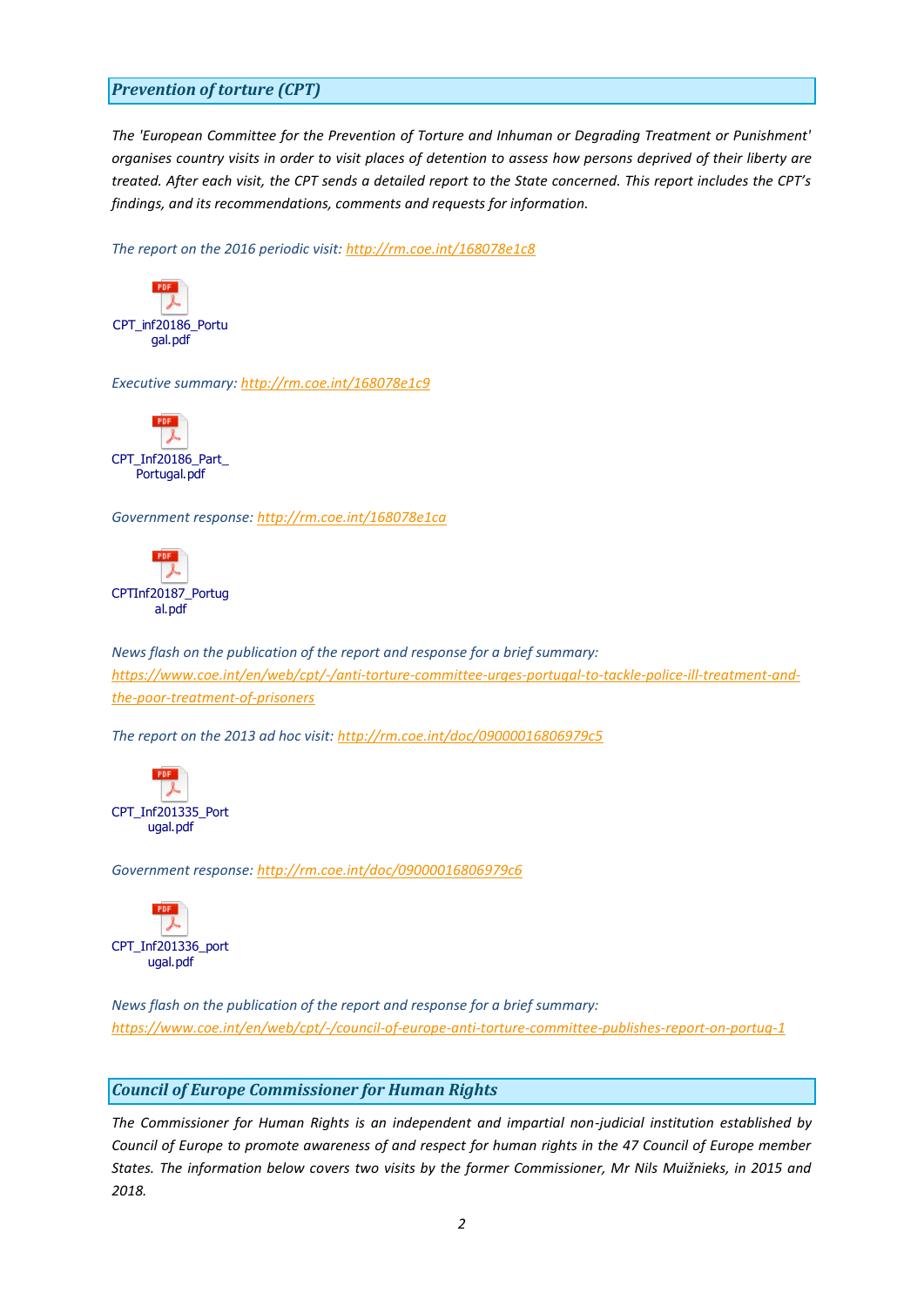In a [Report](https://rm.coe.int/16806db8bd) following his visit to Portugal from 7 to 9 May 2012, the Commissioner raised concerns about the impact of austerity measures on the human rights of some vulnerable groups, in particular older persons, children and Roma. Regarding children, he highlighted the impact of cuts in social support and benefits on the enjoyment by children of their human rights, the risk of increased domestic violence against children, as well as of a possible resurgence of child labour. The Commissioner also underlined the impact of budgetary restrictions on access to education. Regarding older persons, concerns were raised that financial cuts, combined with an increase in prices of transportation, electricity and access to health care, resulted in more poverty and social exclusion for many older persons. Moreover, he underlined the risks associated with the withdrawing by many families of older persons from residential care in order to benefit from additional income in the form of their pensions. While deinstitutionalisation was a welcome process, it should be carried out as part of comprehensive policies and with additional support for the older persons and families concerned in order to prevent higher levels of abuse, including violence and neglect. As regards the human rights of Roma, the Commissioner expressed deep concern at the continued discrimination against Roma, especially in the areas of housing and education. He highlighted in particular problems of segregated and substandard housing, as well as instances of separate classes for Roma children. He stressed that integration into mainstream education should be favoured in order to ensure that all Roma pupils have equal access to quality education. Moreover, he urged the authorities to ensure the allocation of adequate resources for the effective implementation of the National Strategy for Roma Integration. Finally, the Commissioner regretted that non-governmental organisations involved in human rights work and in the provision of services to vulnerable social groups faced growing difficulties, even though an ever-increasing number of persons turn to them for support as a result of the financial crisis. He invited the authorities to enhance dialogue and co-operation with civil society organisations on poverty-alleviation policies and social policies in general.

#### The [Report](https://rm.coe.int/16806db8bd) is available on the Commissioner's website, along with the authorities' [comments.](https://rm.coe.int/16806db6d7)

In 2017, Commissioner Muižnieks carried out a follow-up [visit](https://www.coe.int/en/web/commissioner/-/portugal-progress-in-participation-of-roma-in-local-decision-making-should-be-sustained) to Portugal, during which he highlighted issues pertaining to the human rights of Roma. He focused in particular on measures to combat discrimination and support the empowerment of Roma people. Moreover, the Commissioner again raised issues related to education and housing. While welcoming the launch of a programme of scholarships for young Roma to take part in higher education, he invited the authorities to adopt further measures to reduce the high drop-out rates among Roma pupils and combat illiteracy, especially among women and girls. He also encouraged the authorities to pursue programmes aimed at addressing the housing needs of the most vulnerable in society, ensuring that Roma fully benefit from these programmes, and pointed to the continuing need to eradicate substandard and segregated Roma settlements. Additionally, the Commissioner expressed concerns about recent violent incidents against Roma-owned properties, which took place in 2017 in a municipality in the south of Portugal. He urged the authorities to ensure a prompt and adequate investigation in order to apprehend and adequately punish the perpetrators of such acts.

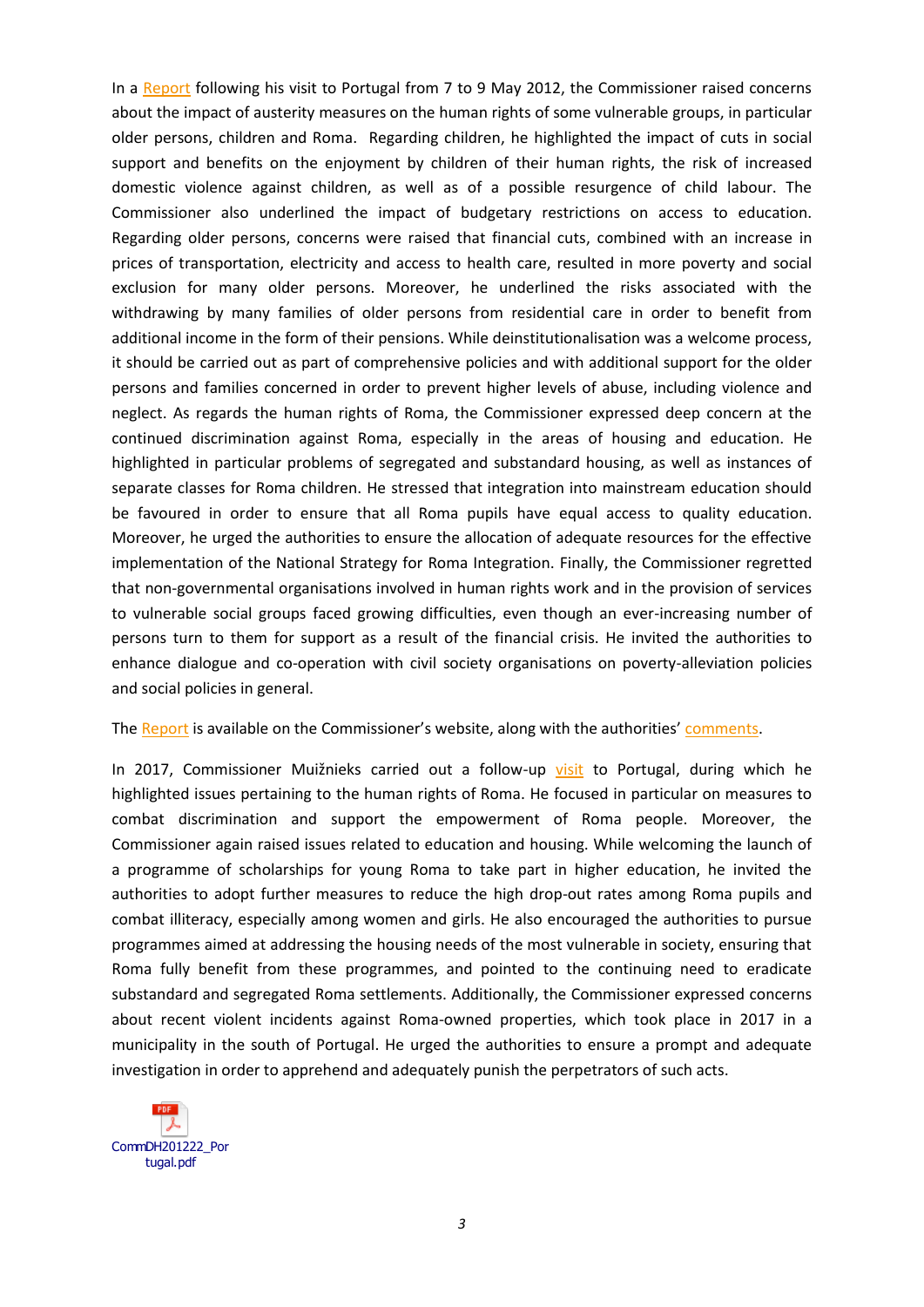## <span id="page-3-0"></span>*Fight against racism and intolerance (ECRI)*

*The European Commission against Racism and Intolerance [\(ECRI\)](http://www.coe.int/t/dghl/monitoring/ecri/default_en.asp) is a human rights body of the Council of Europe, composed of independent experts, which monitors problems of racism, xenophobia, antisemitism, intolerance and discrimination on grounds such as "race", national/ethnic origin, colour, citizenship, religion and language. It prepares reports and issues recommendations to member States, in which its findings, along with recommendations are published. These reports are drawn up after a contact visit to the country in question and a confidential dialogue with the national authorities. The country monitoring takes place in fiveyear cycles. As part of the fourth round of ECRI's monitoring work, a new process of interim follow-up has been introduced with respect to a small number of specific recommendations made in each of ECRI's country reports.*

ECRI carried out a contact visit to Portugal from 17-20 November 2017 in order to prepare its fifth report on Portugal. Publication of the report is expected on 2 October 2018.

ECRI's conclusions on the implementation of the recommendations in respect of Portugal subject to interim follow-up were adopted on 17 March 2016 and published on 7 June 2016,

<https://rm.coe.int/interim-follow-up-conclusions-on-portugal-4th-monitoring-cycle/16808b59cf>



ECRI's fourth report on Portugal was adopted on 21 March 2013 and published on 9 July 2013.

Report:<https://rm.coe.int/fourth-report-on-portugal/16808b59c3>



Government comments appended to the report: *[https://rm.coe.int/government-comments-on-the](https://rm.coe.int/government-comments-on-the-fourth-report-on-portugal/16808b59cc)[fourth-report-on-portugal/16808b59cc.](https://rm.coe.int/government-comments-on-the-fourth-report-on-portugal/16808b59cc)*



#### <span id="page-3-1"></span>*Protection of minorities*

#### <span id="page-3-2"></span>*Framework Convention for the Protection of National Minorities*

*The monitoring procedure for this convention requires each state party to submit a report within one year following the entry into force of the Framework Convention and additional reports every five subsequent years. State reports are examined by the [Advisory Committee,](http://www.coe.int/en/web/minorities/monitoring) a body composed of 18 independent experts responsible for adopting country-specific opinions. These opinions, on which States Parties have an opportunity to comment, are meant to advise the Committee of Ministers in the preparation of its resolutions, containing conclusions and recommendations to the State concerned.*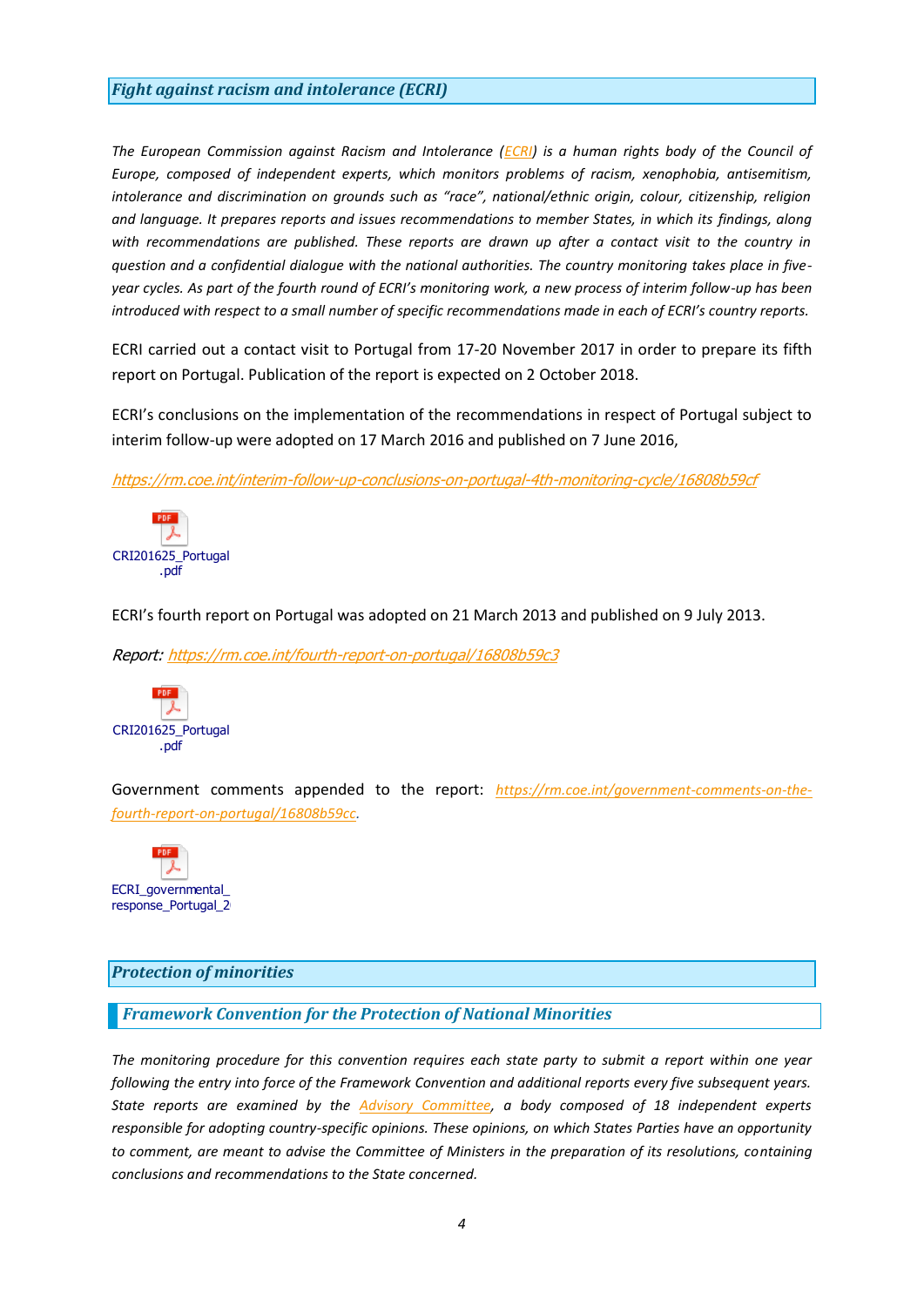## Opinion

The Advisory Committee on the Framework Convention adopted the 3th Opinion in respect of Portugal on 4 December 2014.

*[https://rm.coe.int/CoERMPublicCommonSearchServices/DisplayDCTMContent?documentId=0900001680304cd](https://rm.coe.int/CoERMPublicCommonSearchServices/DisplayDCTMContent?documentId=0900001680304cdc) [c](https://rm.coe.int/CoERMPublicCommonSearchServices/DisplayDCTMContent?documentId=0900001680304cdc)*



#### Resolution

Resolution CM/ResCMN(2016)7 on the implementation of the Framework Convention for the Protection on National Minorities by Portugal was adopted by the Committee of Ministers on 11 May 2016.

*[https://search.coe.int/cm/Pages/result\\_details.aspx?ObjectId=090000168064f4ea](https://search.coe.int/cm/Pages/result_details.aspx?ObjectId=090000168064f4ea)*



# <span id="page-4-0"></span>*European Charter for Regional or Minority Languages*

*The [Charter's monitoring procedure](http://www.coe.int/t/dg4/education/minlang/Report/) is based on state reports, as each State Party is required to present its first report within the year following the entry into force of the Charter with respect to the Party concerned. The subsequent reports are presented at three-yearly intervals. A committee of independent experts examines the state's periodical report and addresses an evaluation report to the Committee of Ministers, including proposals*  for recommendations.

# <span id="page-4-1"></span>*Intercultural Cities (ICC)*

*Intercultural Cities (ICC) is a capacity-building programme which supports cities in developing, implementing and evaluating local diversity and inclusion strategies cutting across institutional silos, as well as mobilising leaders, policy officers, professionals, businesses and civil society behind a new model of integration based on*  inclusive citizenship as well as the mixing and interaction between people from different ethnic, religious and *linguistic backgrounds.*

The ICC programme has been working for the past two years on developing an effective framework for dialogue and co-action between local, regional and national authorities in order to ensure that migrant inclusion policies at all levels reinforce each other. To this end, the ICC has launched an [Inclusive Integration Policy Lab,](https://www.coe.int/en/web/interculturalcities/policy-lab) that aims to ensure policy consistency and complementarity and enable transfer of innovation and good practice from local to regional and national levels and viceversa, in view of a management of migration that complies with human rights standards and reaps the benefits and minimise the risks related to human mobility and diversity.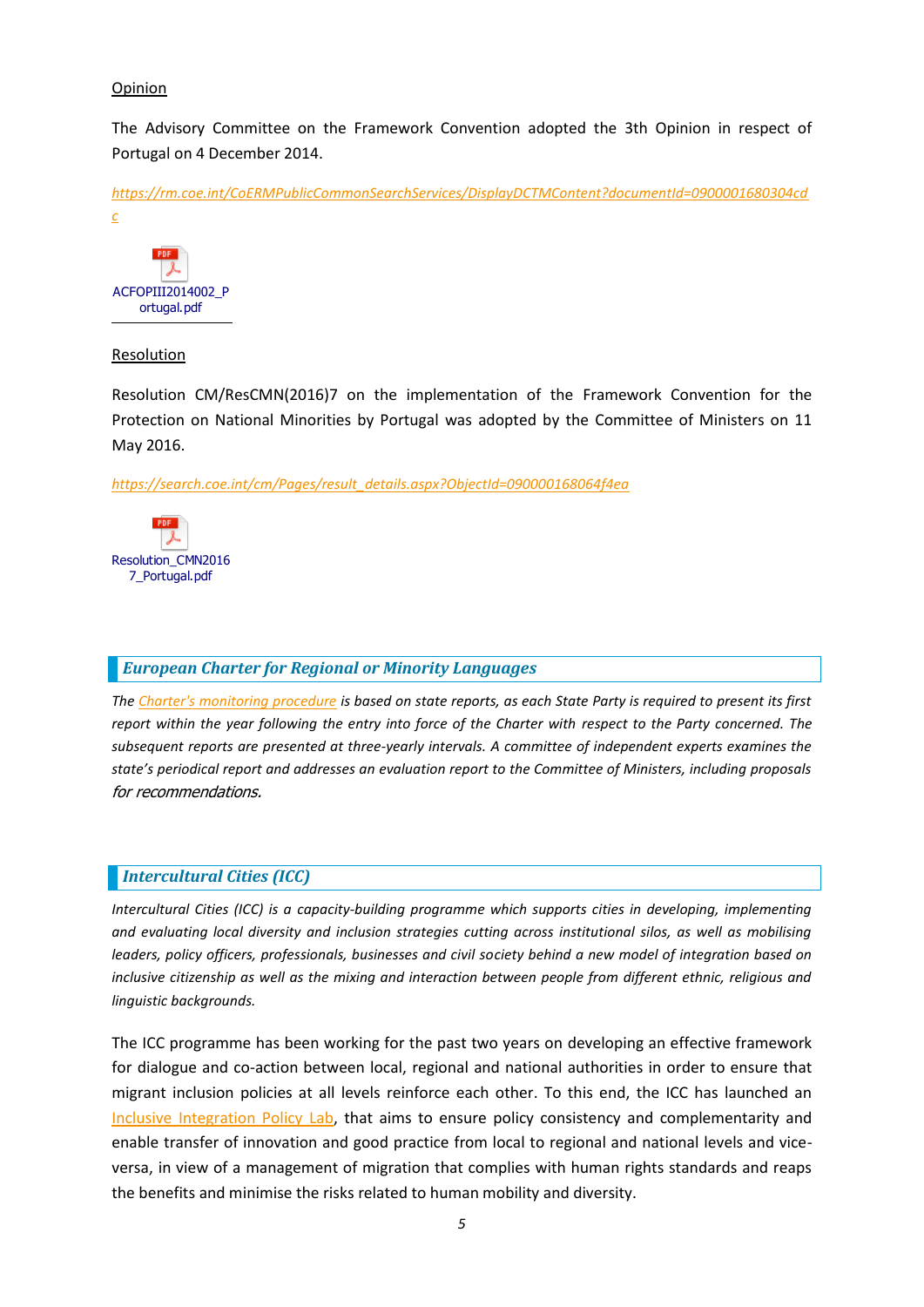The [Portuguese ICC network](https://www.coe.int/en/web/interculturalcities/portugal) is preparing to set up its own national Policy Lab. The main concern that will be discussed during the first meeting (Lisbon, 9-10 October) will be the non-coherent application of national laws by municipal services which results in scattered (and sometimes lack of) access to services by non-nationals. Other topics to be discussed include access to nationality and residence rights; access to employment and formal recognition of qualification; access to language training; social, civic and cultural rights as the basis of political participation process.

## <span id="page-5-0"></span>*Action against trafficking in human beings (GRETA)*

*The Council of Europe Convention on Action against Trafficking in Human Beings was adopted by the Committee of Ministers of the Council of Europe on 3 May 2005, following a series of other initiatives by the Council of Europe in the field of combating trafficking in human beings. The Convention entered into force on 1 February 2008, following its 10th ratification. While building on existing international instruments, the Convention goes beyond the minimum standards agreed upon in them and strengthens the protection afforded to victims.*

*The Convention has a comprehensive scope of application, encompassing all forms of trafficking (whether national or transnational, linked or not linked to organised crime) and taking in all persons who are victims of trafficking (women, men or children). The forms of exploitation covered by the Convention are, at a minimum, sexual exploitation, forced labour or services, slavery or practices similar to slavery, servitude and the removal of organs.*

*The main added value of the Convention is its human rights perspective and focus on victim protection. Its Preamble defines trafficking in human beings as a violation of human rights and an offence to the dignity and integrity of the human being. The Convention provides for a series of rights for victims of trafficking, in particular the right to be identified as a victim, to be protected and assisted, to be given a recovery and reflection period of at least 30 days, to be granted a renewable residence permit, and to receive compensation for the damages suffered.*

*Another important added value of the Convention is the monitoring system set up to supervise the implementation of the obligations contained in it, which consists of two pillars: the Group of Experts on Action against Trafficking in Human Beings (GRETA) and the Committee of the Parties.*

*The Convention is not restricted to Council of Europe member states; non-members states and the European Union also have the possibility of becoming Party to the Convention.*

**GRETA's page on Portugal:** *<http://www.coe.int/en/web/anti-human-trafficking/portugal>*

A 3rd round evaluation visit to PRT will take place in 2020.

*[GRETA's 2nd round evaluation report and Government's comments](http://rm.coe.int/doc/09000016806fe673)*



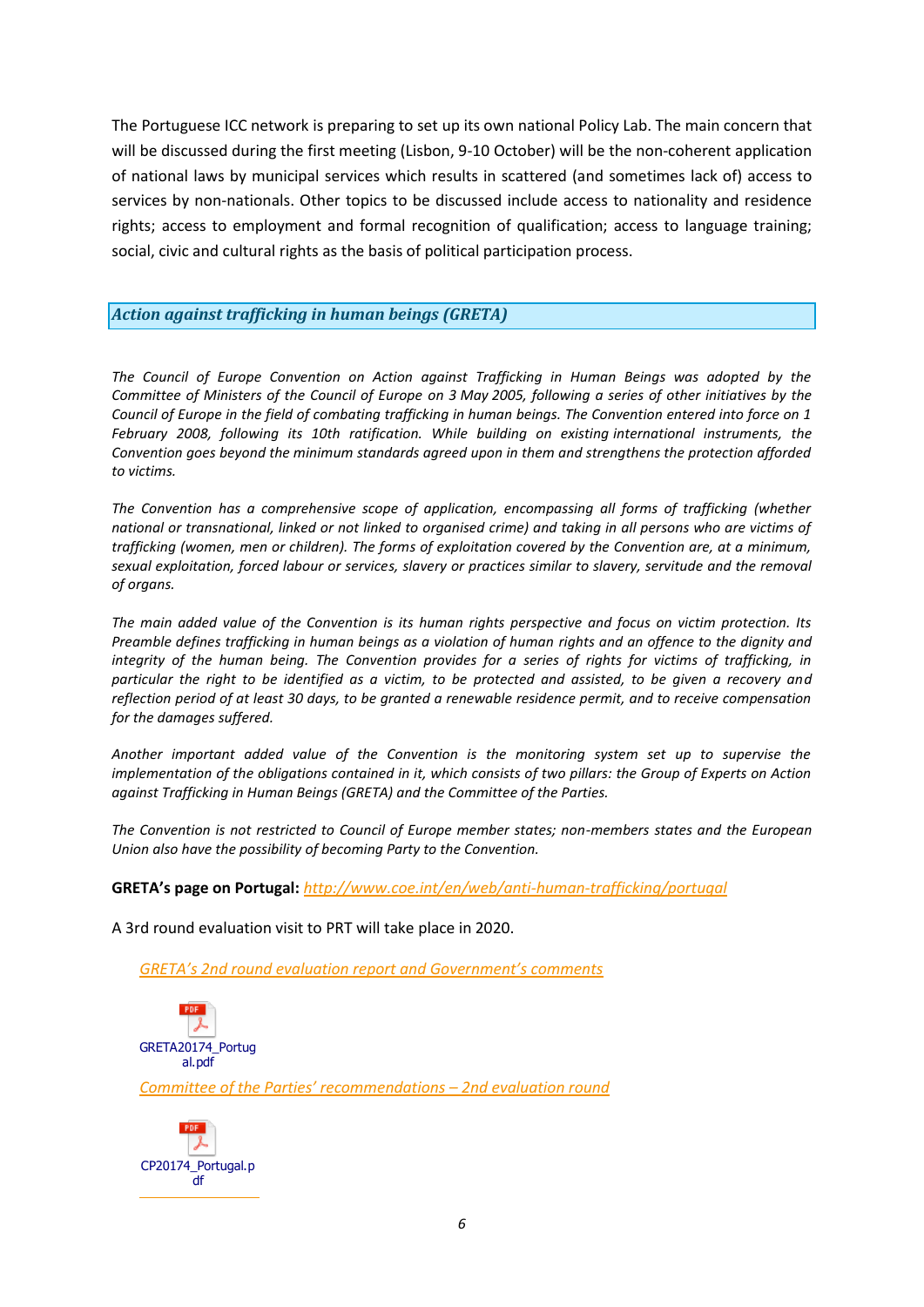Government's reply to Committee of the Parties' 2nd round recommendations – to be published following the next CoP meeting (9/11)

#### <span id="page-6-0"></span>*Preventing and combating violence against women and domestic violence (GREVIO)*

*The Council of Europe Convention on preventing and combating violence against women and Domestic violence [\(Istanbul Convention, CETS No. 210\)](https://www.coe.int/en/web/conventions/full-list/-/conventions/treaty/210) is the most far-reaching international treaty to tackle this serious violation of human rights. It aims at zero tolerance for such violence and is a major step forward in making Europe and beyond safer. Preventing violence, protecting victims and prosecuting the perpetrators are the cornerstones of the convention. It also seeks to change the hearts and minds of individuals by calling on all members of society, in particular men and boys, to change their attitudes. In essence, it is a renewed call for greater equality between women and men, because violence against women is deeply rooted in the inequality between women and men in society and is perpetuated by a culture of intolerance and denial.* 

*The Council of Europe Istanbul Convention provides for two types of monitoring procedures:*

- *1. a country-by-country evaluation procedure;*
- *2. and a special inquiry procedure in exceptional cases where action is required to prevent a serious, massive or persistent pattern of any acts of violence covered by the Convention.*

*[GREVIO,](https://www.coe.int/en/web/istanbul-convention/grevio) the Group of Experts on Action against violence against women and domestic violence, is the independent body responsible for monitoring the implementation of CETS No. 210. GREVIO launched its first evaluation procedure in spring 2016, after adopting a questionnaire on legislative and other measures giving effect to the Istanbul Convention.*

*The Convention is not restricted to Council of Europe member states; non-members states and the European Union also have the possibility of becoming Party to the Convention.*

GREVIO's Page on Portugal: <https://www.coe.int/en/web/istanbul-convention/portugal>

#### First (baseline) evaluation

[State report](https://rm.coe.int/portugal-state-report/168074173e) *(Received on 8 September 2017)*



<span id="page-6-1"></span>*Protection of children against sexual abuse (Lanzarote Convention)*

*The Council of Europe Convention on Protection of Children against Sexual Exploitation and Sexual Abuse, also known as "[the Lanzarote Convention](https://www.coe.int/en/web/children/lanzarote-convention)", requires criminalisation of all kinds of sexual offences against children. It sets out that states in Europe and beyond shall adopt specific legislation and take measures to prevent sexual violence, to protect child victims and to prosecute perpetrators.*

*The "Lanzarote Committee" (i.e. the Committee of the Parties to the Convention on the Protection of Children against Sexual Exploitation and Sexual Abuse) is the body established to monitor whether Parties effectively implement the Lanzarote Convention. To do so, the Committee evaluates the information which has been*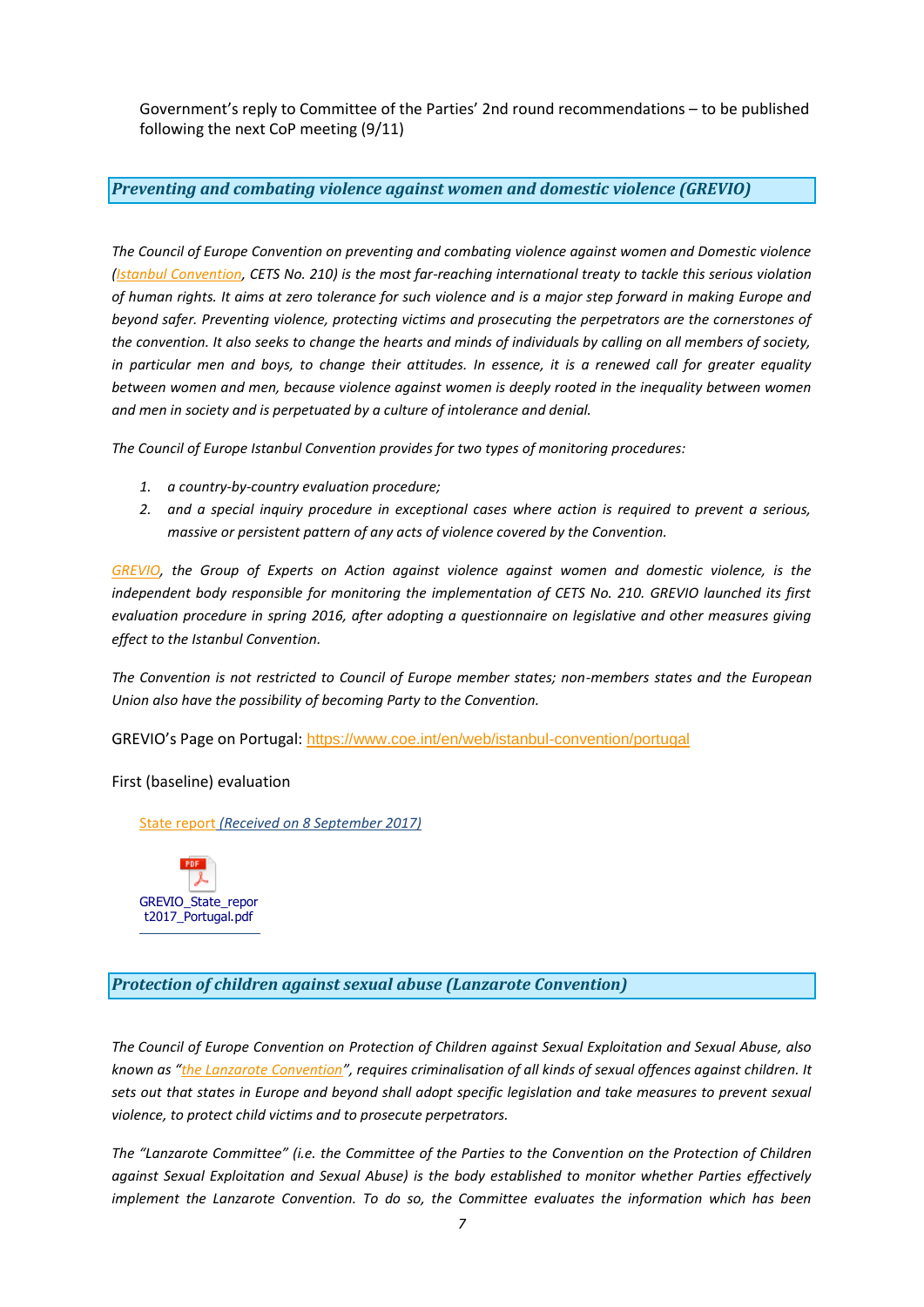*provided by the national authorities and other sources in their replies to questionnaires developed by the Committee itself. This monitoring procedure is divided by rounds, each round concerning a theme; starting with sexual abuse in the circle of trust.*

As to the 1st monitoring round on the "Protection of children against sexual exploitation and sexual abuse in the circle of trust", Portugal was urged to

- review their legislation to ensure effective protection of children from situations where abuse is made of a recognised position of influence (R1, 1st implementation report);
- take the necessary legislative or other measures to set up or designate mechanisms for data collection or focal points at national or local level and in collaboration with civil society, for the purpose of observing and evaluating in terms of quantitative data collection the phenomenon of the sexual exploitation and sexual abuse of children in general and child sexual abuse committed in the circle of trust, in particular (R13, 1st implementation report);
- take the necessary legislative or other measures to ensure that the persons who are close to the victim may benefit, where appropriate, from therapeutic assistance, notably emergency psychological care (R30, 1st implementation report);
- remove the exception concerning adolescents aged 14-16 years requiring them to lodge a complaint when they are victims, so that the proceedings are instituted ex officio in these cases also (R56, 1st implementation report);
- put in place effective intervention programmes or measures for persons, including children, who fear they may offend to prevent the risk of offences being committed  $(R.24, 2^{nd}$  implementation report);
- put in place effective intervention programmes or measures designed to evaluate and prevent the risk of offences being committed, in the pre-trial phase of the procedure (R29, 2<sup>nd</sup> implementation report).

As regards the urgent monitoring round on "Protecting children affected by the refugee crisis from sexual exploitation and sexual abuse", Portugal (as well as the other 39 parties covered by the round) received the following 5 "urge recommendations":

 urges Parties in line with Article 5 of the Convention to effectively screen all persons who, by their professions, have regular contact with children affected by the refugee crisis for convictions of acts of sexual exploitation or sexual abuse of children in line with their internal law (R18);

 since examining the family situation is important where there are suspicions of child sexual exploitation or abuse, urges Parties to take the necessary measures to avoid risks that the child may be abused or exploited in case of family reunification (R27);

 urges Parties that have not yet done so to take the necessary legislative or other measures to ensure that child victims of sexual exploitation and sexual abuse affected by the refugee crisis may benefit from therapeutic assistance, notably emergency psychological care (R29);

 urges Parties to encourage the co-ordination and collaboration of the different actors who intervene for and with children affected by the refugee crisis to ensure that appropriate support may be provided immediately after the disclosure of sexual exploitation and sexual abuse (R30);

 urges Parties to make use, within the context of the refugee crisis, of the specific cooperation tools already available in the framework of Europol/Interpol which are specifically aimed at identifying victims of sexual exploitation and sexual abuse (R33).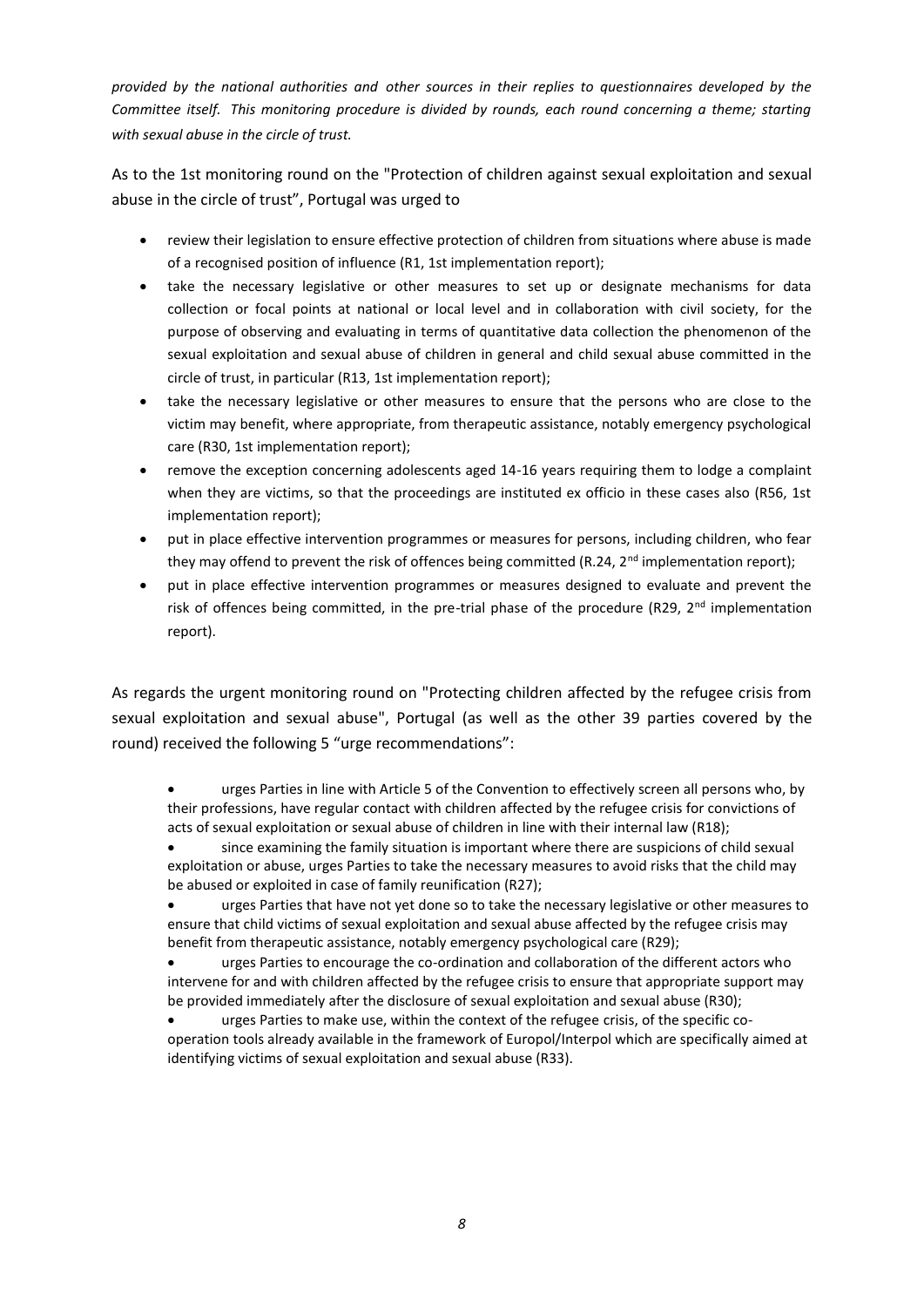## <span id="page-8-0"></span>*Fight against corruption (GRECO)*

*The 'Group of States against Corruption' [\(GRECO\)](http://www.coe.int/t/dghl/monitoring/greco/default_en.asp) monitors all its members through a "horizontal" evaluation procedure within thematic evaluation rounds. The evaluation reports contain recommendations aimed at*  furthering the necessary legislative, institutional and practical reforms. Subsequently, the implementation of *those recommendations is examined in the framework of a "compliance procedure", assessing whether they have been implemented satisfactorily, partly or have not been implemented 18 months after the adoption of the evaluation report.*

*Fourth Evaluation Round: "Corruption prevention in respect of members of parliament, judges and prosecutors".*

On 6 March 2018, GRECO published Portugal's Compliance Report. It is available here: *<https://www.coe.int/en/web/greco/evaluations/portugal>*. GRECO concluded that the current very low level of compliance with the recommendations is "globally unsatisfactory" and decided to start a non-compliance procedure. The Portuguese authorities are due to report to GRECO again at the latest by 31 December 2018.



## <span id="page-8-1"></span>*Execution of judgments and decisions of the European Court of Human Rights*

## <span id="page-8-2"></span>*Statistical data*

At 31 December 2017, there were 38 (41 cases at 31.12.2016) cases against Portugal pending before the Committee of Ministers for supervision of their execution. Among these cases, 14 cases were "leading cases" evidencing more or less important general problems (13 leading cases at 31.12.2016).

In 2017, the CM was seized by 3 new leading cases (9 new leading cases in 2016) and the amount of just satisfaction awarded was € 157,635 (€ 2,400,619 awarded in 2016). In 2018<sup>1</sup>, the CM was not seized by new leading cases. In 2017, 19 cases (120 cases closed in 2016) were closed by the adoption of a Final Resolution.

## <span id="page-8-3"></span>*Main cases / groups of cases under the Committee of Ministers' supervision*

The main case presently under the Committee of Minister's supervision cover notably the issues presented below. For fuller overview of the situation see the *[Country Factsheets](https://www.coe.int/en/web/execution/country-factsheets)* available on the website of the Department for the Execution of Judgments of the European Court of Human Rights and in the *[Committee of Ministers' Annual Reports](https://www.coe.int/en/web/execution/annual-reports)* on its supervision activity. More detailed information on the status of execution in individual cases can be found through *[Hudoc-EXEC](https://hudoc.exec.coe.int/eng#{"EXECDocumentTypeCollection":["CEC"]})*.

*<sup>1</sup> Statistical data at 22/06/2018.*